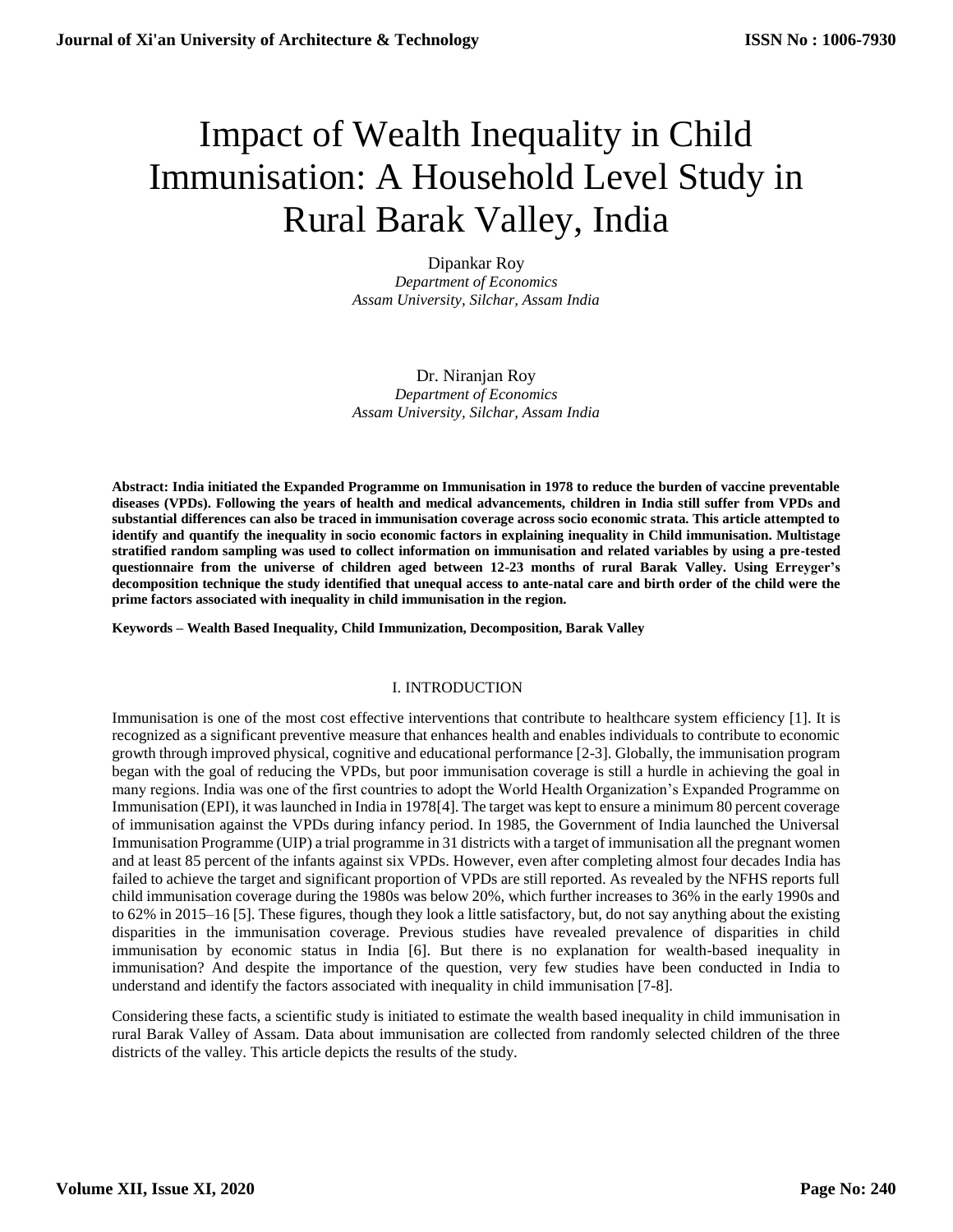# II. MATERIALS AND METHODS

## *2.1 Data Source -*

The design of the study was cross sectional and was based on household investigation. Infants aged between 12 to 23 months were included in the study. A multistage stratified random sampling has been followed to collect primary data. At the initial stage, development blocks have been selected randomly from each of the three districts. Three development blocks from Cachar district, two from Karimganj and 1 from Hailkandi district has been selected. In the second stage from each of the randomly selected development blocks, two villages have been selected randomly. And at the final stage, from each of the selected villages 30 households have been selected purposively, depending on the availability as per the requirement of the study. This gives us a total of  $360$  sample size (12 x  $30=360$ ). The list of variables used in the study, along with their definitions, is given in Table 1.

| <b>Variables</b>                     | <b>Description of Variables</b>                                                                                                                                              | Mean   | <b>SD</b> | <b>Expected</b><br><b>Sign</b> |  |  |
|--------------------------------------|------------------------------------------------------------------------------------------------------------------------------------------------------------------------------|--------|-----------|--------------------------------|--|--|
| <b>Full Vaccination</b><br>(FV)      | Living children aged 12–23 months who received one dose of BCG, three<br>injections against DPT, three doses of polio (excluding polio 0) and one<br>vaccine against measles | 0.5444 | 0.49871   |                                |  |  |
| <b>Religion (Rel)</b>                | Household belonging to Muslim religion.                                                                                                                                      | 0.5417 | 0.49895   | -ve                            |  |  |
| Caste $(CT)$                         | Household belonging to General category.                                                                                                                                     | 0.6167 | 0.48688   | $+ve$                          |  |  |
| Gender (GD)                          | If the child is boy.                                                                                                                                                         | 0.5056 | 0.50066   | $+ve$                          |  |  |
| <b>Birth Order (BO)</b>              | Birth order of child is 3 or more.                                                                                                                                           | 0.6611 | 0.47399   | -ve                            |  |  |
| <b>Age of Mother</b><br>(Age)        | Above 25 years of age of ever-married women at time of birth of youngest<br>child.                                                                                           | 0.6500 | 0.47763   | $+ve$                          |  |  |
| <b>Education of</b><br>Mother (Edu)  | Ever-married women with minimum primary schooling.                                                                                                                           | 0.2861 | 0.45257   | $+ve$                          |  |  |
| Occupation of<br>Father (Occ)        | Father of the child who is engaged to agricultural or manual works.                                                                                                          | 0.6000 | 0.49058   | -ve                            |  |  |
| <b>Ante-Natal Check-</b><br>ups(ANC) | Ever-married women aged 15–49 who received three antenatal care during<br>pregnancy.                                                                                         | 0.3694 | 0.48333   | $+ve$                          |  |  |
| 24 months Gap<br>(Gap)               | Maintained a gap of minimum 24 months between the last two child births.                                                                                                     | 0.3250 | 0.46903   | $+ve$                          |  |  |
| <b>Interaction (Int)</b>             | Interaction between boy child and minimum 24 months of gap between<br>births.                                                                                                | 0.1889 | 0.39197   | $+ve$                          |  |  |
| Number of observations - 360         |                                                                                                                                                                              |        |           |                                |  |  |

# *2.2 Concentration Index -*

Socioeconomic inequalities in health have been observed to be prominent in some areas than in other. This is an important issue and requires to be addressed as it may shed light on the causes of persistent health inequalities. To quantify the inequality in full immunisation across economic class, we have used full immunisation concentration index (CI) as introduced by Erreygers in 2009 [9]. Erreygers' concentration index (generally denoted by E) for binary variable is expressed as:

$$
E(h) = \frac{8}{n^2} \sum_{i=1}^{n} Z_i h_i \dots \dots \dots (2)
$$

Where  $h_i$  is a binary variable, in case of full immunisation coverage,  $h_i$  is equal to 1 if the  $i<sup>th</sup>$  child is fully immunised and 0 if the *i*<sup>th</sup> child is not fully immunised. And  $Zi = \frac{n+1}{2}$  $\frac{1}{2} - \gamma_i$ , where *n* is the number of individuals in the given population and  $\gamma$ <sup>*i*</sup> denotes the socioeconomic rank of the individual which ranges from the richest to the poorest. For the richest *γ<sup>i</sup>* takes the value as 1 and for the poorest *γ<sup>i</sup>* is equal to *n*.

## *2.3 Decomposition Analysis-*

Decomposition is the final phase of explaining inequality in child immunisation across economic class. This quantifies the contribution of inequality in those factors in explaining inequality in child immunisation. Erreygers (2009) provided the following definition for decomposition technique based on his concentration index.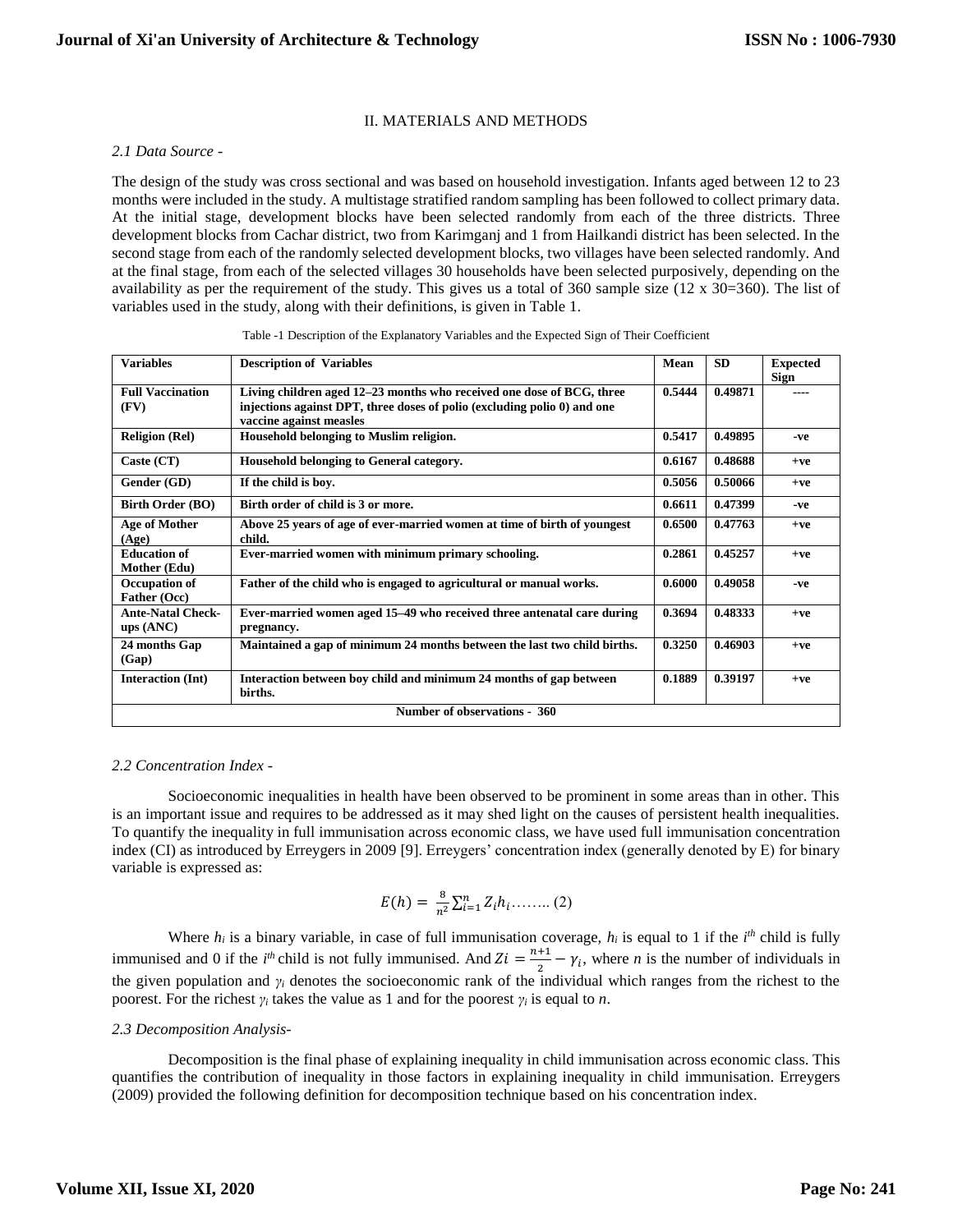$$
E(h) = 4\Big[\sum_{j=1}^{q} \theta_{j}^{*} V(X_{j}) + V(\varepsilon^{*})\Big] \dots \dots \dots (4)
$$

Where  $\theta_j^*$  represents the regression coefficient of the  $j^{th}$  variable,  $V(X_j)$  is the Generalised Concentration Index of  $X_j$  and  $V(\varepsilon^*)$  is that of errors[10], where,

$$
V = \frac{2}{n^2} \sum_{i=1}^{n} Z_i h_i \dots \dots \dots (5)
$$

Expression (4) has been used in the present study to quantify the contribution of inequality in explanatory variables in explaining the inequality in full immunisation.

#### III. RESULTS AND DISCUSSION

#### *3.1 Spatial Variation in Full Immunisation of Children in Rural Barak Valley*

In rural Barak Valley, it was observed that around 54.60 percent of children were fully vaccinated and around 45.40 percent children aged 12-23 months did not receive all the UIP recommended vaccines. It was also noticed that out of the 45 percent (approximately) drop out cases, around 41.79 percent were partially vaccinated and 3.61 percent were not at all vaccinated. Considerable variation in full immunisation coverage has been found across the districts in the valley. Table 2 demonstrates the status of immunisation of all the age specific vaccines across districts in rural Barak Valley. No uniformity was observed in the coverage of specific doses of vaccines required for full immunization among the children who had at least one vaccine. The number of children receiving a measles vaccine was around 65%, while the BCG, which is mostly used against tuberculosis, had a coverage of 90%. It is important to remember here that the percentages of children receiving first dose of DPT and first dose of Polio were as high as 86% and 88%, respectively, but those figures dropped dramatically to 64% and 72% respectively for 'three doses of DPT' and 'three doses of Polio. This suggests that some children who initiated the immunisation schedule did not complete the same adequately.

| Area                     | Cachar | Karimganj | Hailakandi | <b>Barak Valley</b> |
|--------------------------|--------|-----------|------------|---------------------|
| <b>Vaccine</b>           |        |           |            |                     |
| <b>BCG</b>               | 88.00  | 92.00     | 90.00      | 90.00               |
| DPT1                     | 90.00  | 81.00     | 83.00      | 86.00               |
| DPT <sub>2</sub>         | 78.00  | 70.00     | 65.00      | 73.00               |
| DPT3                     | 69.00  | 63.00     | 55.00      | 64.00               |
| Polio 1                  | 90.00  | 85.80     | 86.00      | 88.00               |
| Polio 2                  | 87.00  | 76.00     | 75.00      | 81.00               |
| Polio 3                  | 75.00  | 71.00     | 66.00      | 72.00               |
| <b>MEASLES</b>           | 64.40  | 59.20     | 51.70      | 60.60               |
| <b>Full Immunisation</b> | 57.20  | 53.30     | 48.30      | 54.40               |

Table -2: Immunisation Status across Districts in Rural Barak Valley (%)

Source: Computed by the researcher from Field Survey

#### *3.2 Wealth-Based Inequality in Child Immunisation-*

Figure 1 shows a concentration curve demonstrating the wealth-based inequality in immunisation in the study area. This curve was drawn by plotting the cumulative proportion of children aged 12–23 months with full immunisation (ranked by wealth quartile, beginning with the lowest quartile) against the cumulative percentage of population (ranked by wealth quartile).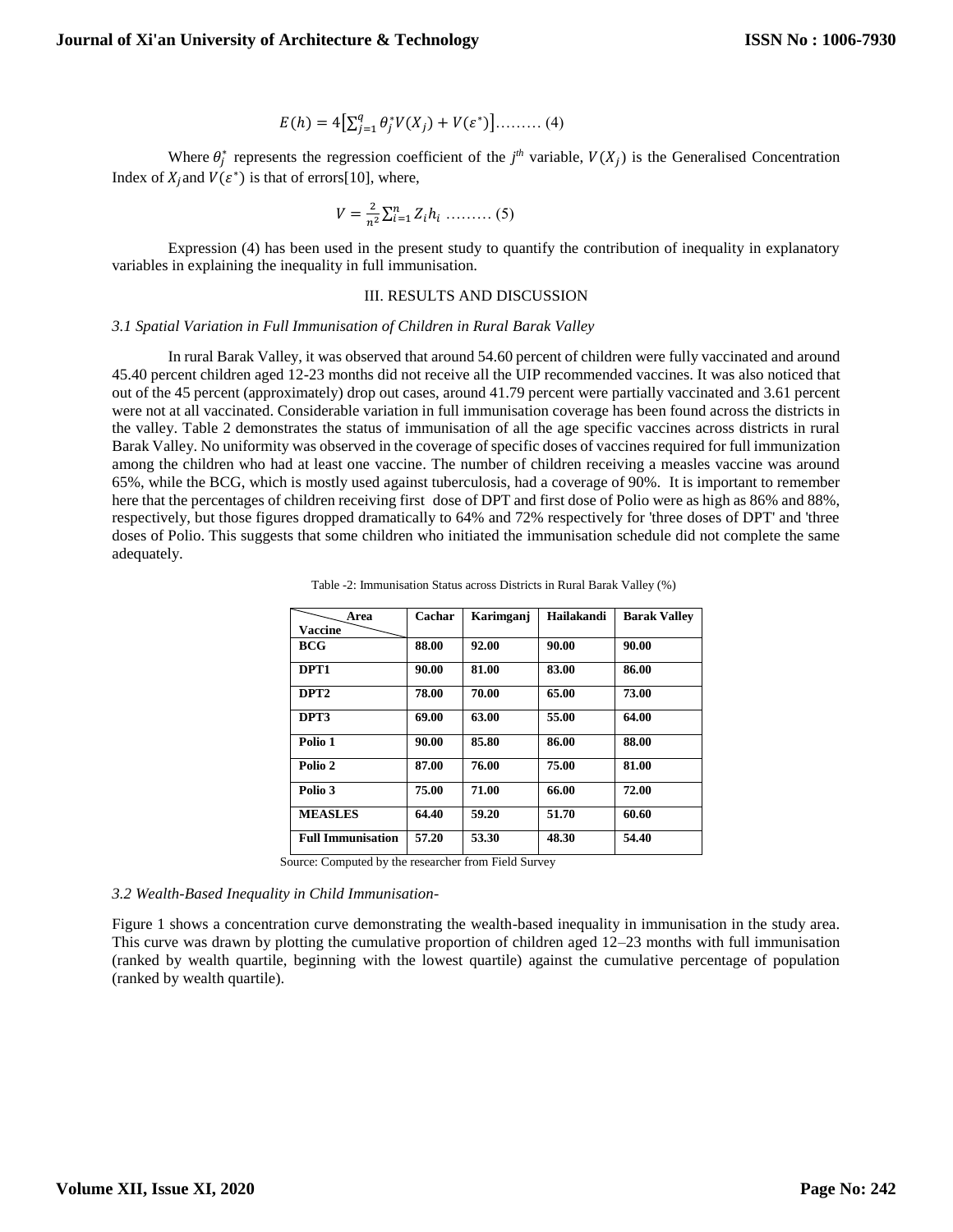

Figure 1. Concentration Curve

Source: Computed by the Researcher from Field survey

The closer the concentration curve to the diagonal, the less is the inequality and further lies away from the diagonal, the more is the inequality. If the concentration curve coincides with the diagonal line, this implies everyone enjoys the same health. As in the present study the concentration curve lies far below the line of equality, this implies that full immunisation coverage is concentrated towards the richer section of the population.

### *3.3 Decomposition of Inequality in Full Immunisation-*

Decomposition analysis indicates quantification of the contribution of inequality in explanatory variables in explaining inequality in child immunisation. As a first step towards decomposition, it is necessary to identify the factors affecting child immunisation in India. For this purpose, the following model was estimated:

P*i* = P (FV*<sup>i</sup>* =1 | X*j*) = <sup>1</sup> 1+ −(0+ 11+22+33+...…++ ) ……….... (1) P*i* = 1 1 + −

Where,  $Z_i = \beta_0 + \beta_1 X_1 + \beta_2 X_2 + \ldots + \beta_k X_k + \varepsilon_i$ 

Expression 1<sup>1</sup> has been used in the present study to identify the determinants of child immunisation rural Barak

Valley. The results of the estimated model, along with decomposition measures, are given in Table 3.

| <b>Indicators</b>                                 | <b>Coefficient</b> | <b>Marginal</b><br><b>Effect</b> | CI       | <b>Contribution to CI</b><br>of Full<br><b>Immunisation</b> | <b>Relative</b><br><b>Contribution</b><br>(%) |
|---------------------------------------------------|--------------------|----------------------------------|----------|-------------------------------------------------------------|-----------------------------------------------|
| <b>Religion</b> (Muslim)                          | $-0.53$            | $-0.438$                         | $-0.098$ | 0.018                                                       | $\mathbf{2}$                                  |
| Caste (General)                                   | 0.49               | 0.400                            | 0.252    | 0.043                                                       | 4                                             |
| <b>Gender (Boy)</b>                               | 0.57               | 0.463                            | 0.252    | 0.050                                                       | 5                                             |
| <b>Birth Order (Higher)</b>                       | $-0.84$            | $-0.688$                         | $-0.406$ | 0.119                                                       | 12                                            |
| Age of Mother (Older)                             | 1.79               | 1.469                            | 0.203    | 0.127                                                       | 13                                            |
| <b>Education of Mother (Above primary)</b>        | 0.70               | 0.576                            | 0.436    | 0.107                                                       | 11                                            |
| <b>Occupation of Father (Agricultural/Manual)</b> | $-1.05$            | -0.861                           | $-0.669$ | 0.246                                                       | 25                                            |
| Ante Natal Checkups (Full ANCs)                   | 0.87               | 0.714                            | 0.403    | 0.123                                                       | 12                                            |

Table-3: Decomposition of Inequality in Full Immunisation

 $\overline{a}$ 

<sup>&</sup>lt;sup>1</sup> Since our dependent variable is binary in nature, so we cannot make the model linear by applying log transformation technique. Thus we estimate a nonlinear logistic regression by maximum likelihood technique.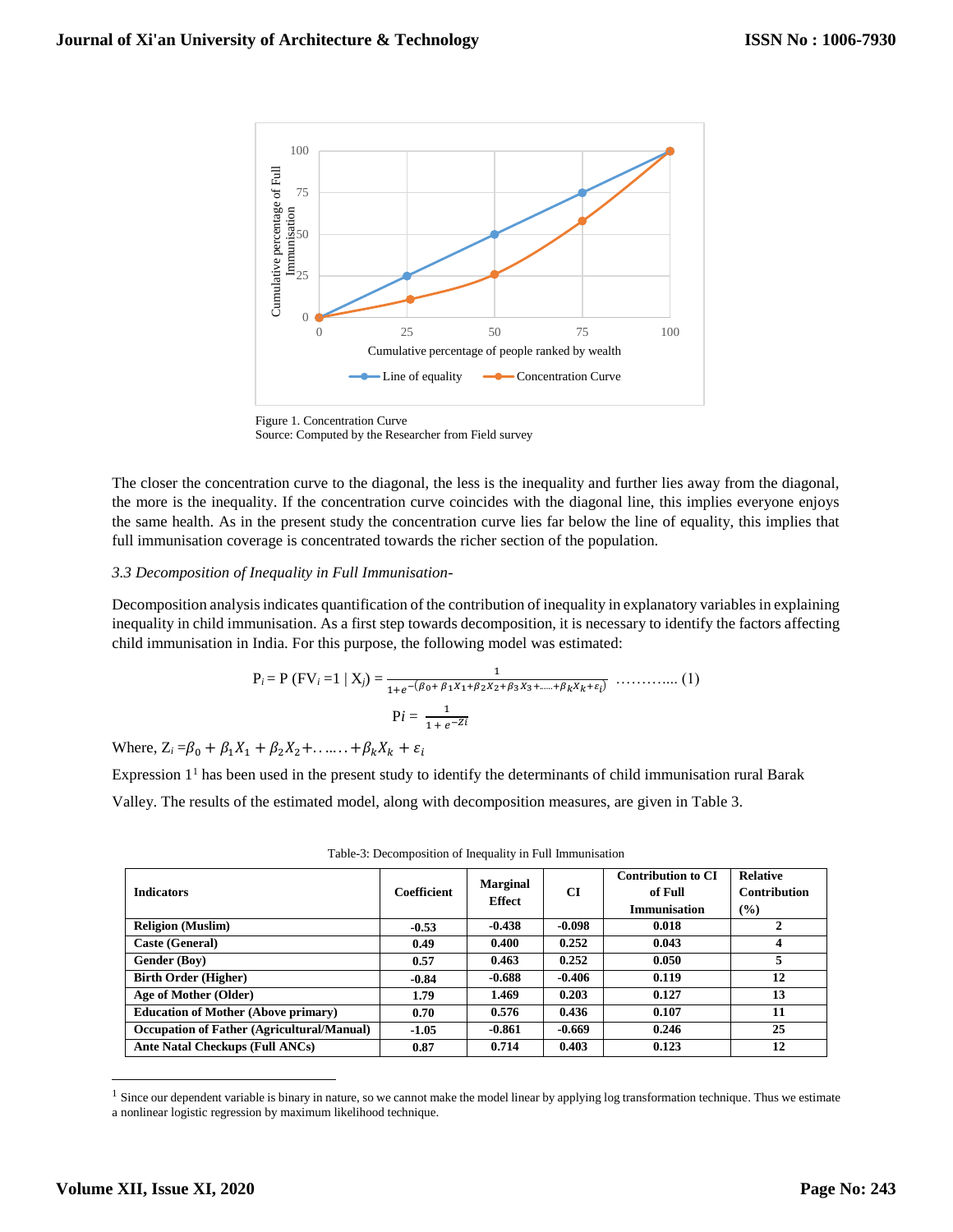| 24 months Gap (Maintained) | 1.66                       | 1.364 | 0.297 | 0.173 |     |
|----------------------------|----------------------------|-------|-------|-------|-----|
| <b>Interaction</b>         | 0.83                       | 0.684 | 0.249 | 0.072 |     |
| <b>Total</b>               |                            |       |       |       | 100 |
| <b>Scaled Deviance</b>     | 169.03 (Value / df = 1.04) |       |       |       |     |
| Scaled Pearson $X^2$       | 167.72 (Value / df = 1.03) |       |       |       |     |
| <b>Log Likelihood</b>      | $-105.29$                  |       |       |       |     |
| $\mathbf{LR} \, X^2$       | $202.152***$               |       |       |       |     |

*Note: (i) Since the value of the intercept term is not required to identify the determinants of child immunisation, so it is not reported here.* (ii) The study could not include place of delivery and availability of immunisation card in the present study as most of the babies are in institutional *set up and availability of immunisation card has also been observed in most of the cases. Working status of mother has also excluded as minimum percentage of eligible mothers have been found to be working,* 

*(iii) \*p < 0.1; \*\*p < 0.05; \*\*\*p < 0.01.*

Source: Computed by the Researcher from Field survey

It is necessary to remember that the appropriateness of the model is justified by various diagnostic tests, as stated in the final row of Table 3. In the second and third columns, respectively, regression coefficients and their marginal effects are reported, while the CI and the contribution of the CI are reported in the fourth and fifth columns. Finally, in the sixth column, the relative contribution of each explanatory variable is presented to illustrate inequalities in full immunisation.

The regression result shows that religion is highly predictive of a child's immunisation status. The negative sign of the coefficient indicates that children belong to Muslim families had a lower probability of being fully vaccinated as against Non-Muslim children. The finding is also supported by previous studies conducted in the line of determining the determinants of child immunisation in India [11-13]. Similar to religion, caste reflects a deeply rooted cultural designation that influence parental beliefs and attitude towards health seeking behaviors including immunisation decision about their children [14-16]. However, in contrast with the previous studies [8, 11] in the present study we observed that social class did not have any impact on child immunisation.

Persistent preference for son, often lead to gender discrimination in many aspects and the discrimination was also observed in terms of health seeking behaviours [14, 17]. And, in the present stud we also observed gender disparity in receiving full immunisation. More precisely, we observed that in rural Barak Valley, boy child had a higher likelihood of receiving full immunisation compare to girl child. The finding is also in consistent with the findings of the previous study [15, 18]. Birth order had also found to be an important determinant of full immunisation. As the number of children in a family increases, the mother becomes busier in fulfilling the needs of the children and more often the mother's attention gets divided between children if she has many children [19-20]. Previous studies unveiled that children of higher birth order had a lower probability of receiving full immunisation [12, 21]. In consistent with the previous studies, we also found that children of higher birth order were less likely to receive full immunisation compare to children of lower birth order. In the present study we also found that chances of childhood immunisation increases with maternal age. That is children born to older mothers had a higher probability of being fully vaccinated compare to their counter parts. This is may be due to the effect of the factors like knowledge and experience accumulated over time [12, 22-23]. Occupation of father was also identified as a predictor of child immunisation. We found that across occupational group, children born to father engaged to agricultural/manual work were less likely to receive full immunisation compare to their counter parts [21]. The positive coefficient of ante- natal checkups and gap between last two births indicate that mothers who sought all the recommended ante natal checkups and who maintained a recommended gap of minimum 24 months between last two children birth were associated with a higher likelihood of their children being fully vaccinated compare to their counter parts. This may be due to the fact that ante natal checkup provide an opportunity to the would be mothers to promote health care utilization, including institutional deliver, immunisation and family planning [12, 24]. We also observed the composite effect of maintaining gap between last two births and the last born child being a boy having positive impact on receiving full immunisation, however, the resultant outcome is not statistically significant.

From the decomposition analysis, the CI value of the first explanatory variable, religion, was negative. This indicates that the individuals belong to Muslim religion are concentrated towards the poorer section of the society and this contributes around 2 percent inequality in full immunisation coverage across economic class. Given the CI value of general caste, it was found that the individuals belong to general category were more concentration towards the richer section of the society and this existing inequality contributes around 4 percent inequality in full immunisation coverage. The CI value of gender of the child was found to be positive, indicating the concentration of boy child towards more towards economically advantageous section of the society. This is perhaps because of the reason that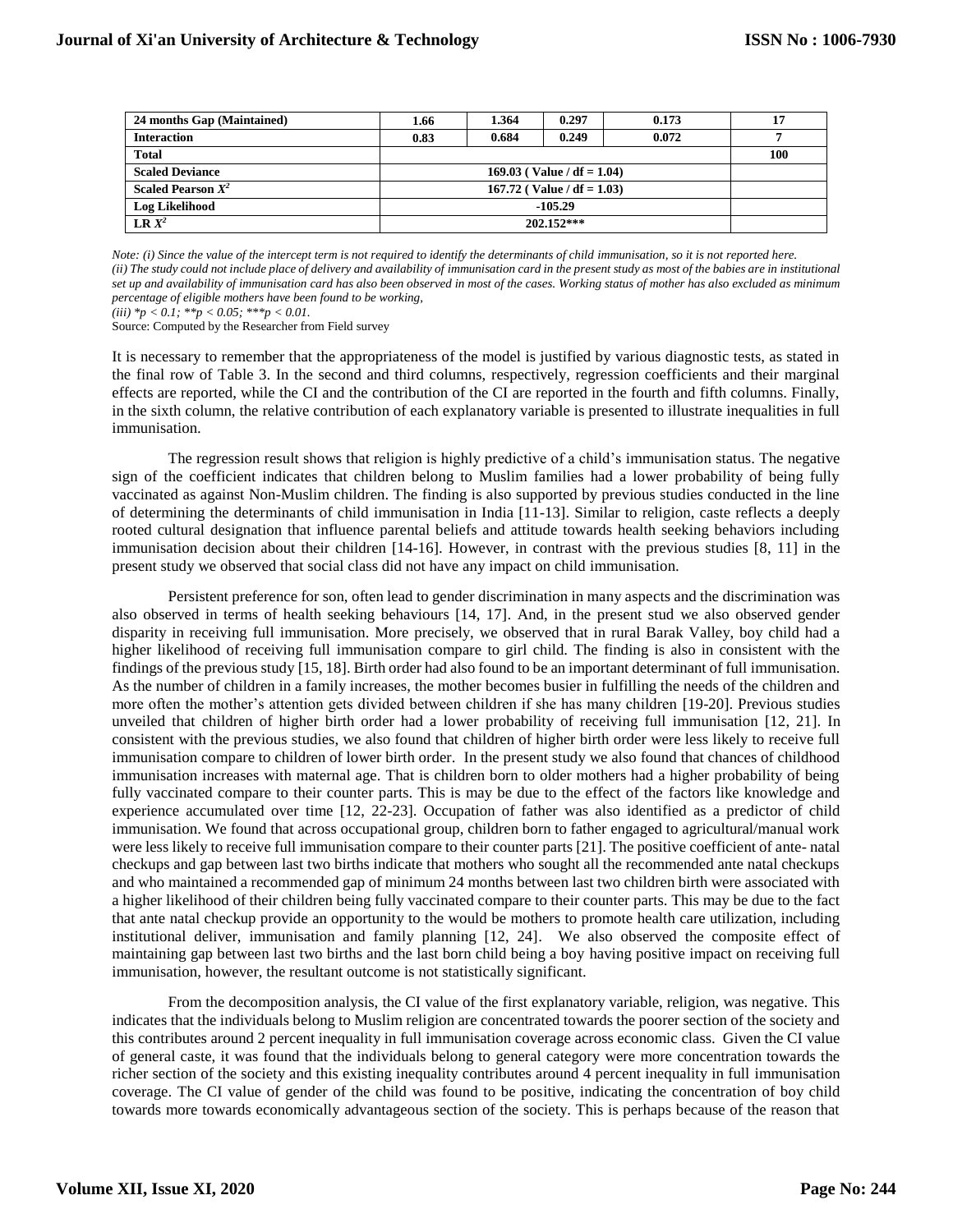wealthier people are at a better position regarding gender section of the new born baby. And the observed differences in the boy child is also a factor that contributes in the inequality in full immunisation. The relative contribution of the variable has been observed to be around 5 percent. The CI value of birth order was found to be negative from the decomposition analysis, indicating that higher birth order is concentrated towards poorer section of the society and this further brings about 12 percent inequality in the full immunisation coverage [12]. The differences in mother's age and education also contributed positively to the biased distribution of child immunisation. This result is quite expected because mothers belonging to higher income groups tend to have higher education and are slightly older at first delivery, and have better knowledge of health care and its benefits. Thus, they are more conscious of the need for immunisation, and hence avail the immunisation doses appropriately and these differences found to bring about an increase in inequality in the coverage by around 13 percent and 11 percent respectively. Occupation of the father of the child turned out to be the most vital factor of the variation in full immunisation across wealth strata. Most of the individuals engaged with agricultural and manual sort of works were found to be concentrated towards the poorer section of the society. This is quite expected and this variation contributes around 25 percent inequality in full immunisation. This is probably due to the fact that wealthier people tend to make better use of health services and thus regularly receive information about the benefit of child immunisation. On the other hand, high travel costs and long distances to health facilities can restrict poor people's willingness to immunize their children [14, 25]. Antenatal care and maintaining a minimum gap of 24 months between last two births were also found to be important factors that bring inequality in full immunisation. The positive CI value of the ANCs indicates that mothers of the wealthier section have received all the recommended ante natal checkups. Similarly, parents belong to wealthier section of the society was found to maintain the minimum gap of 24 months. The variables found to contribute inequality in full immunisation by 12 percent and 17 percent respectively. The probable justification for this finding may be that those women who receive antenatal care remain in touch with the institutional health care arrangements during pregnancy, and thus can easily be convinced about the need for immunisation. Moreover, ANC visits provide an opportunity to promote health care utilization, including institutional delivery, Post Natal Check-up, and family planning and promotes the acceptance of immunisation and enhances the consciousness about health [26].

## IV. CONCLUSION

It has been observed that immunisation coverage remains unexpectedly low in rural Barak Valley, with slightly more than half of the children aged 12-23 months fully vaccinated with UIP recommended vaccines and the remainders are either under vaccinated or not at all vaccinated. The status of full immunisation in the valley depends on a number of factors. It has been observed that cultural factors like religion and caste are strong predictors of full immunisation in the valley. Children belong to Muslim religion are less likely to be fully vaccinated compare to Non-Muslim children. Similarly, children belong to general category of the social class are more likely to receive all the recommended vaccines during their infancy period. The existing difference in the cultural predictors also found to increase the inequality in child immunisation by a minimum margin across the economic class. We have also found that gender of the child and birth order are important decisive factors in explaining the status of full immunisation. Girl child and children of higher are less likely to be dully vaccinated and these difference also contribute in the wealth based inequality in full immunisation. Children born to slightly older mothers have been found to be more vaccinated compare to their counter parts. Similarly, the eligible mothers who have attained minimum primary level of educated has also been observed to be an important determinant of full immunisation in the valley. The existing difference in age of mother and educational attainment of the mother also increases the inequality in full immunisation across the wealth strata. Occupation of father has been identifies as a vital determinant of full immunisation. More precisely, children born to fathers who are engaged with agricultural and manual activities are less likely to receive all the recommended vaccines compare to their counter parts and this difference increases the inequality in full immunisation across economic class by a significant margin. WHO recommended ANCs and the family planning norms have been found to be positively associated with the status of full immunisation. And, this is probably because of the reason that ANC visits provide an opportunity to promote health care utilization, including institutional delivery, Post Natal Check-up, immunisation, and family planning. The explained difference contributed by these factors across the income class have also found to be noticeable.